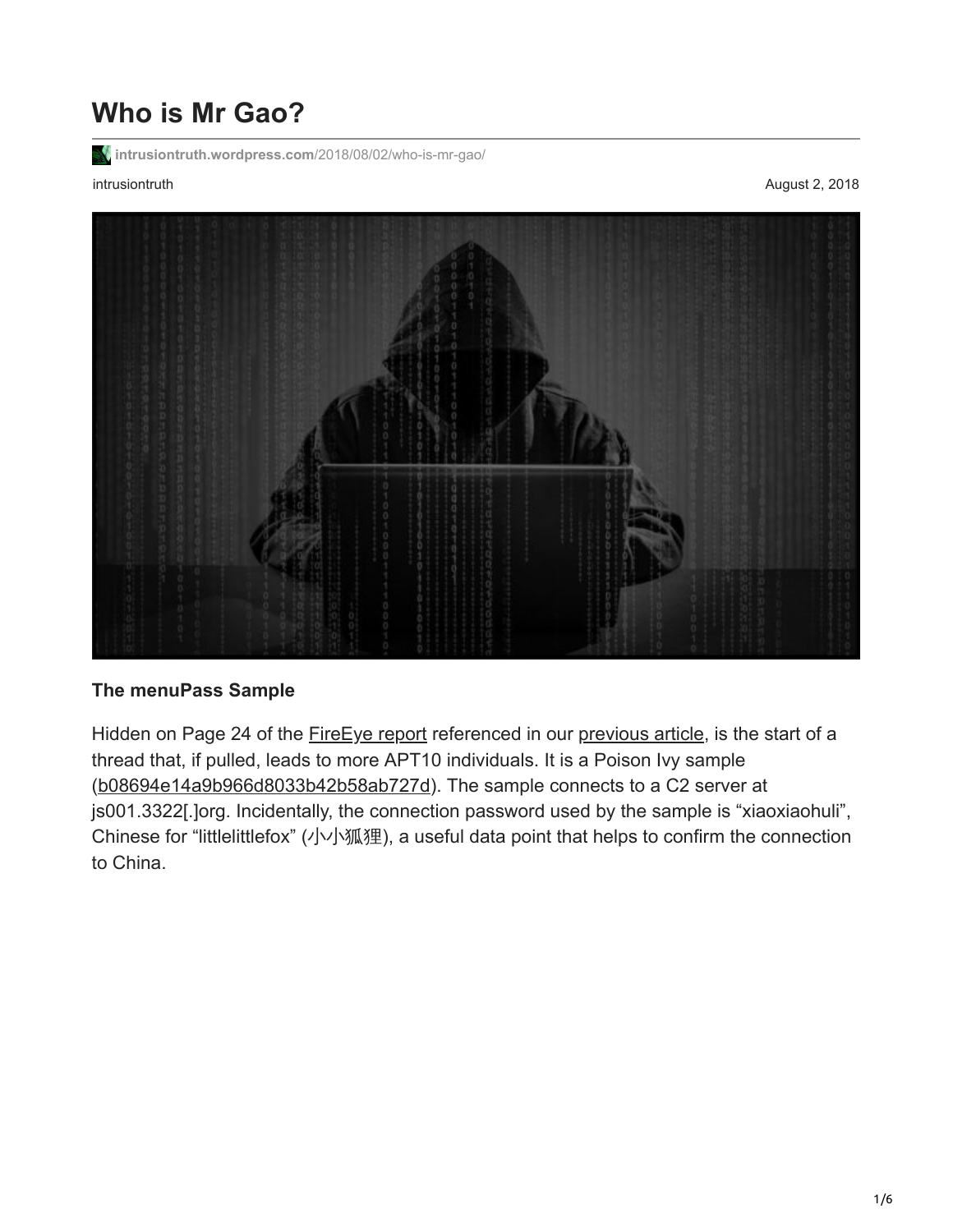

The FireEye Poison Ivy report containing menuPass samples **js001.3322[.]org to 222.35.137[.]193**

In 2010, around the time of this APT10 activity, the domain js001.3322[.]org resolved to IP address 222.35.137[.]193 , an IP address in Beijing, China.

The IP address 222.35.137[.]193 has other connections to APT10 too. A search of other domains that have resolved to the IP reveals that weile3322b.3322[.]org resolved to the IP between 23 January 2010 and 15 February 2012. The weile3322b domain is listed as an APT10 domain in commercial threat intelligence reporting. The IP address can therefore be said to have been associated with APT10 for a significant period of time.

### **222.35.137[.]193 to Tianjin, China**

Analysis of a further Poison Ivy malware sample ([a4754be7b34ed55faff832edadac61f6](https://www.virustotal.com/en/file/81d634888b069313492b30f737ed07085f335d1cc29964050514412bf5d4b7d1/analysis/1265261874/)) from early 2010 indicates that it connected to the same 222.35.137[.]193 IP address in Beijing. This malware was initially distributed in an e-mail phishing campaign originating from masao tomikawas[at]yahoo.com. There is a complete analysis available at [Contagio.](http://contagiodump.blogspot.com/2010/02/feb-1-darkmoon-b-videoexe-with.html)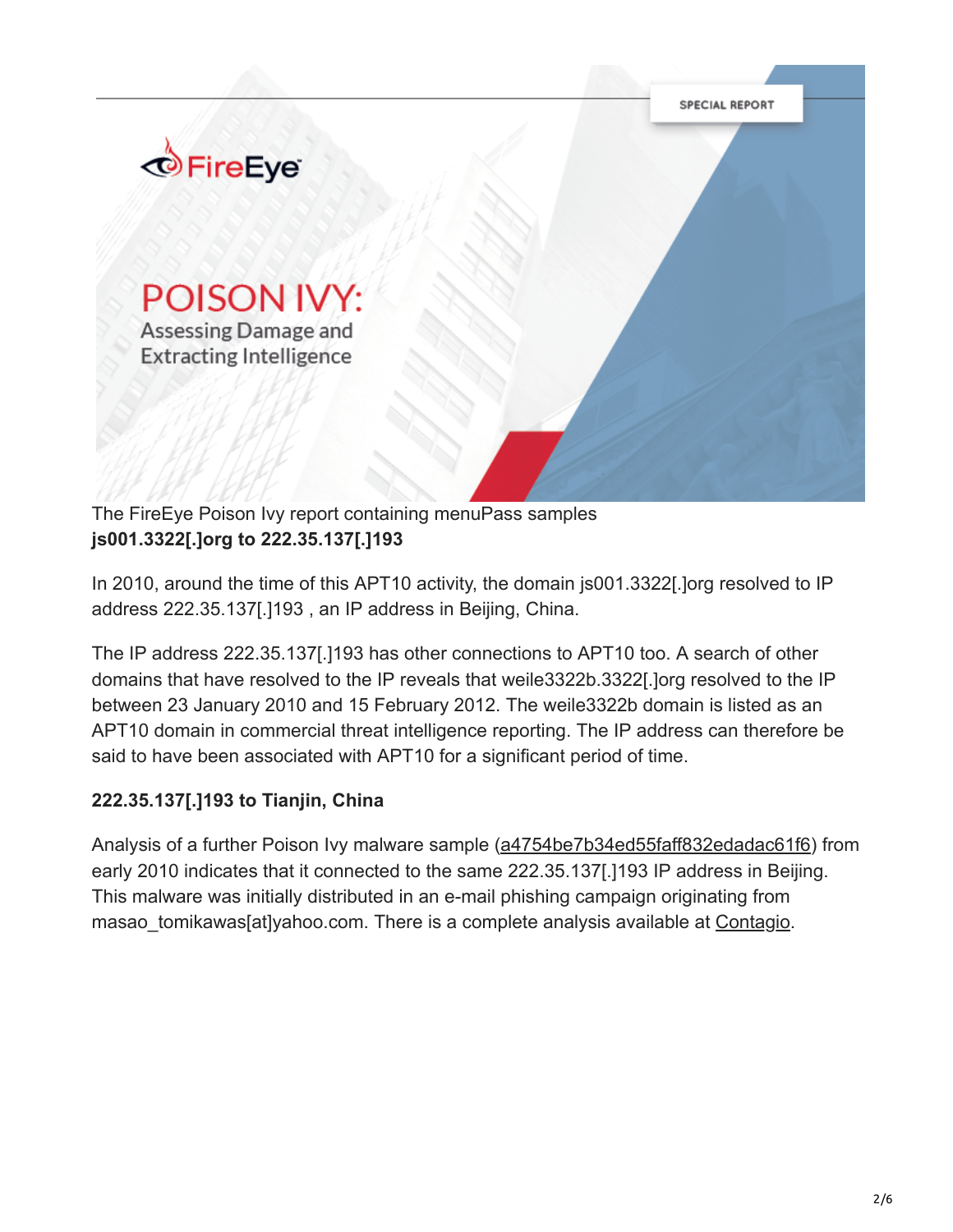```
SANDAR
                                                                                                                       From: masao_tomikawas@yahoo.com
   مسموان <u>شاه x</u>
                                                                                                                       [mailto:masao_tomikawas@yahoo.com]
                                                                                                                       Sent: Monday, February 01, 2010 2:43 AM
                                                                                                                       To:
  hape bodyale strate is an<br><mark>U</mark>Mospi (2) 0, 0, 00 april 0)
                                                                                                                       Subject: Press(Quake aid starts to arrive for desperate
   NET-(ORING, Bak). QFI - Imperiody seeks as for aroust the weld shorty sub the my Tweeter arts Bak), stars.<br>Definements counting on their own to suce the trappel and injured and get relief regulate arts the report.
                                                                                                                       Haitians)
                       capital that 49,000 to 90,000 people are builed to furnise's aux
       .<br>One flowed them assumed that "one of the Impact online effects in our count history" is soming toward Bara, with<br>As recove without firing or railing in to add the studion counter - haded by some than 4000 willing: in rai
    the Bullians, these prescripts "The will not be floorable
                                                                                                                       PORT-AU-PRINCE, Haiti (AP) - Desperately needed aid from
   Be named fine of nome scrient sheed and results a neity accord reach tempelled a UR, accurity volver sizes from the organization's collopsed be start in the company of the start of the start of the start of the start of th
                                                                                                                       around the world slowly made its way Thursday into Haiti,
   Flower find Dung, Powen, Span and the Buret Dates Sanish at Fort-authored's acquist, recepts searchers and twist, Post, anderes and other supplies -<br>Ach anno powined the Autum Emission's person series. The international Be
                                                                                                                       where supply bottlenecks and a leadership vacuum left
                                                                                                                      rescuers scrambling on their own to save the trapped and
   functions at the request of the fluition presences become there is no such as the proced for more planes well are mongh just fluit dist planes to po both, we<br>Afficial at the fits rold, speaking on contrium of mergerly beca
  afficial at the RM rold, gentre on contrim at mayary boson to var ne astociant to taik public).<br>It has an loan to uning a blane plane de to a last of epipeert – a kist of possible bettlemike deed as a pitch<br>The grate-forme
                                                                                                                      injured and get relief supplies into the capital.
   to any term weak to the company or the peak to as it," set 0.5 are form (a). But BBCits, part of the teachership verific at the singer. "Whe<br>United to exclud the file of annuals,"
                                                                                                                       ..............
   tipus to common the first of animals.<br>In them, but those political function flattings and the furture but from automed 65,000 to 95,000 pages was hilled; based on payors then you interest of<br>Williams are on Portugalisms.
    box reset to be lottle efficial flatia greenes in such of the egital v.m or the signer
                                                                                                                      see the full text in the end of the post
   Millio rat des 40 plane rateira LIRI pode hal lastel rice Veberlas, the the signet of
                                                                                                                      Headers
Received: (gmail 17548 invoked from network); 1 Feb 2010 07:43:09 -0000
Received: from unknown (HELO fisherxp-pc.domain) (218.67.128.26)
    by XXXXXXXXXXXXXX SMTP; 1 Feb 2010 07:43:09 -0000
Received: from 1428151.com ([127.0.0.1]) by 1428151.com ([127.0.0.1]) with SMTPSVC;
        Mon, 01 Feb 2010 15:43:07 +0800
Message-ID: <6dd17374c7e8d17543324b690c0db2e7@yahoo.com>
From:
To: XXXXXXXXXXXXXXXXXXXXXXXXX
Subject: =?gb2312?B?UHJlc3MoUXVha2UgYWlkIHN0YXJ0cyB0byBhcnJpdmUgZm9yIGRlcw == ?=
         =?gb2312?B?cGVyYXRlIEhhaXRpYW5zKQ == ?=
Date: Mon, 01 Feb 2010 15:43:07 +0800
```
Analysis of an APT10 spam e-mail originating from 218.67.128[.]26Inspection of the SMTP headers for the original e-mail campaign reveals the originating IP address of the campaign, 218.67.128[.]26. That IP address resolves to China Unicom in Tianjin. Whoever is behind APT10, therefore, could well be based in Tianjin.

```
218.67.128.0 - 218.69.255.255
inetnum:
               UNICOM-TJ
netname:
country:
               CN
              China Unicom Tianjin province network
descr:
descr:
              China Unicom
admin-c:
              CH1302-AP
tech-c:
              HZ19-AP
status:
              ALLOCATED PORTABLE
mnt-bv:
              APNIC-HM
mnt-lower:
              MAINT-CNCGROUP-TJ
mnt-routes:
               MAINT-CNCGROUP-RR
remarks:
               This object can only be modified by APNIC hostmaster
              If you wish to modify this object details please
remarks:
remarks:
              send email to hostmaster@apnic.net with your organisation
remarks:
              account name in the subject line.
               IRT-CU-CN
mnt-irt:
last-modified: 2013-08-08T23:30:06Z
source:
               APNIC
```
218.67.128[.]26 sits inside an IP block that resolves to Tianjin, China**fisherxp** Also hidden in the SMTP headers of the spam e-mail is the hostname of the computer that submitted the e-mail – fisherxp-pc[.]domain. fisherxp is a relatively unique name that we believe has been used by one of the APT10 actors for some time.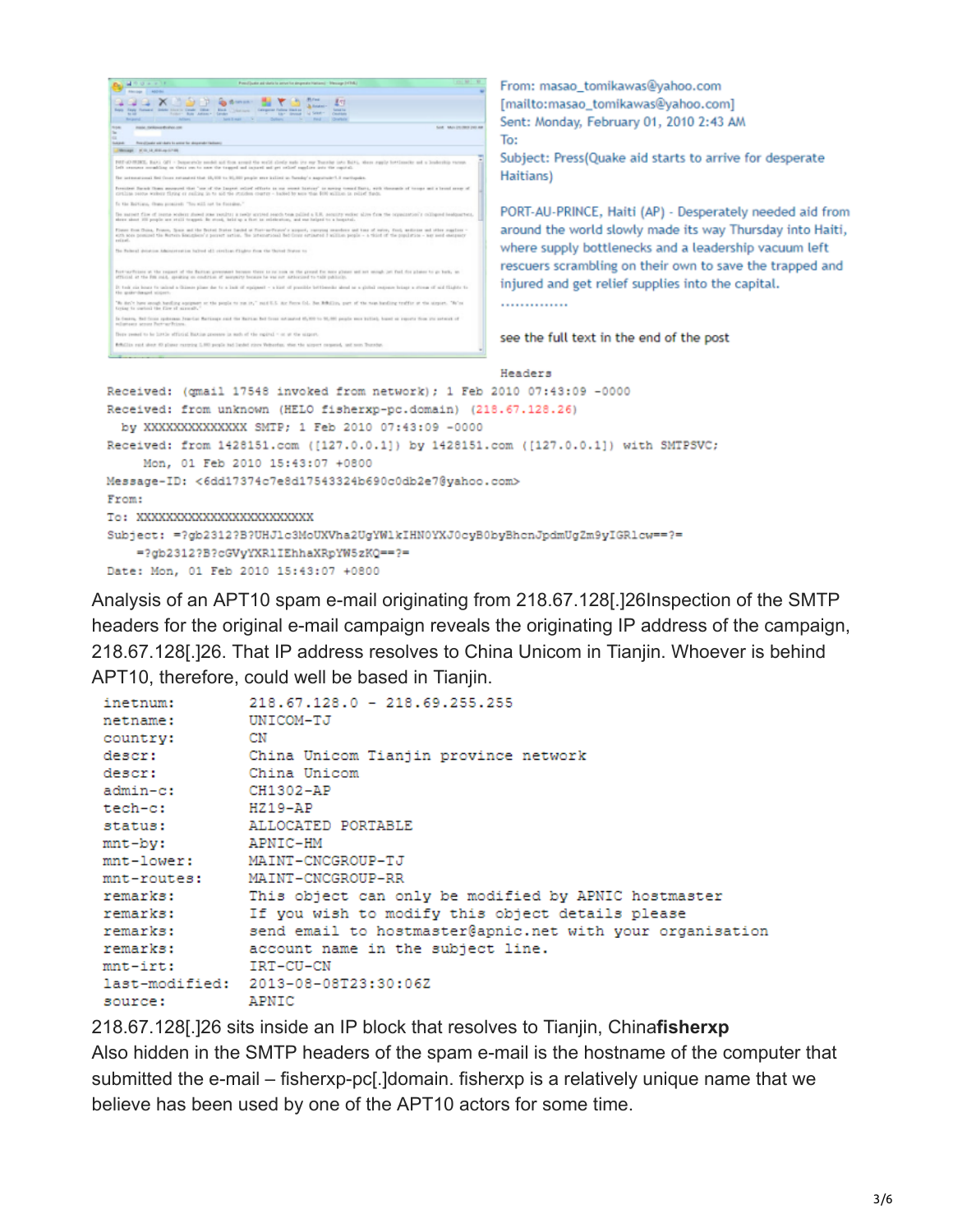Twitter account [@fisherxp](https://twitter.com/fisherxp) was registered in January 2010 and has posted 11 times. Most are hacking or information security related retweets in English or Chinese.



#### fisherxp Twitter account

In further confirmation of the account owner's association with (or at least interest in) APT10, [the account began following @intrusion\\_truth the day after this blog exposed APT10 actor](https://intrusiontruth.wordpress.com/2018/07/30/who-is-mr-zheng/) Zheng Yanbin.

@fisherxp is also a valid [Tencent Weibo QQ account](http://t.qq.com/fisherxp) containing a photo of, presumably, the owner of the account.

| <sup>⊙</sup> "腾讯微博<br>Home Apps - Mobile                                                                                                                                 |                                                                         |
|--------------------------------------------------------------------------------------------------------------------------------------------------------------------------|-------------------------------------------------------------------------|
| This is 肥猪's Tencent Weibo homepage. Follow now!<br><b>Quest</b> (@fishenp)<br>d" m Electron/Electric eq + 田林县平山乡中学<br>肥肥的猪<br>Private Messages   More -<br>+ Follow Now | Sign In<br>Join<br>228<br>369<br>306<br>Followers<br>Following<br>Posts |
| 全部广播 收听/听众                                                                                                                                                               |                                                                         |

#### fisherxp's QQ account

The QQ feed contains years worth of postings. Amongst them is a photograph of a car belonging to the owner of the feed. It had been involved in an accident and bears Tianjin license plates.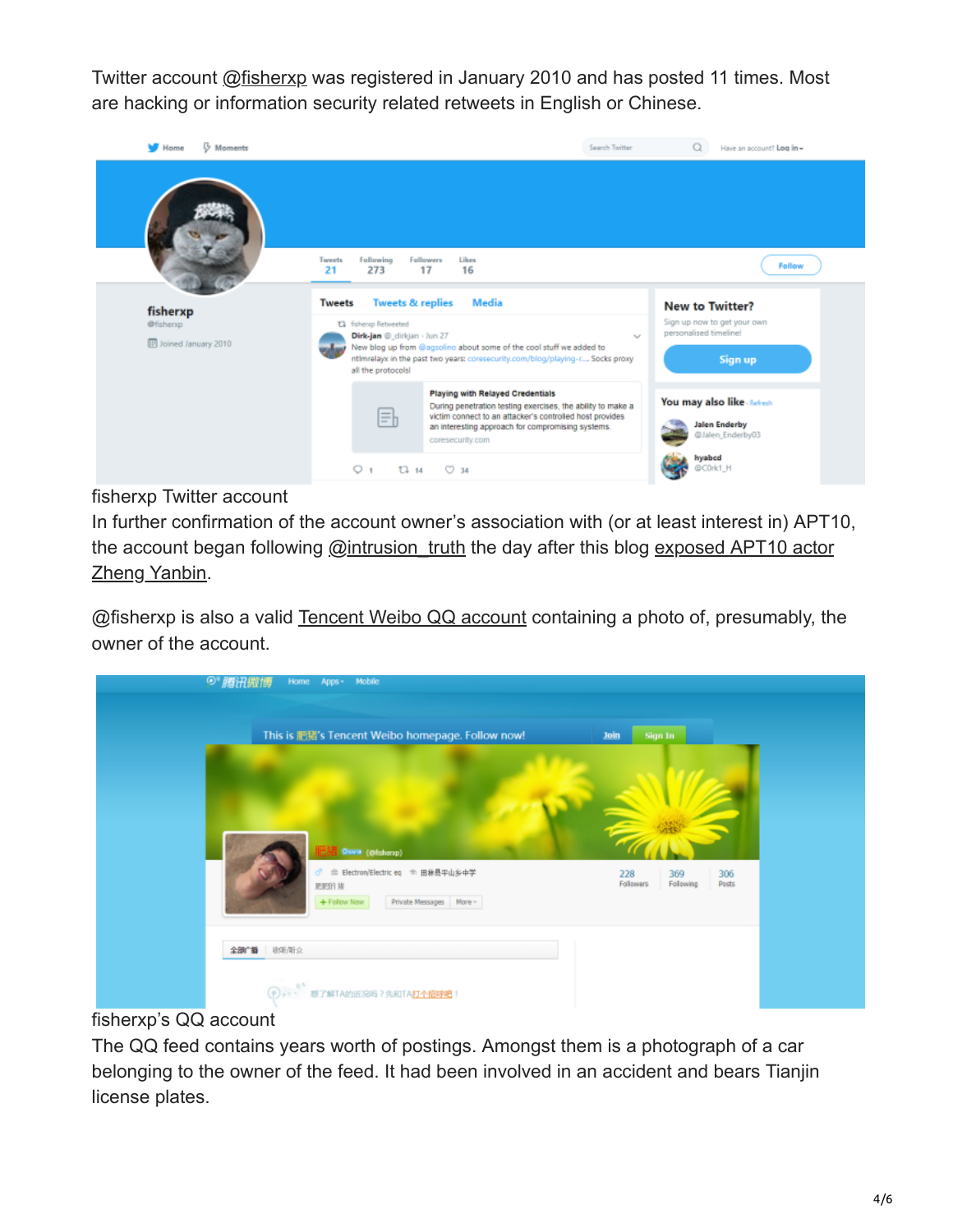

fisherxp's car with Tianjin license plates

The same photograph of the individual is associated with the 'fisherxp' account on a Wayback Machine copy of a [website for natives of Shandong province](https://web.archive.org/web/20110113022538/http://tjsdr.5d6d.com/space-uid-1304.html) now living in Tianjin.

| 欢迎您: | 制的窝窝 返回论坛 消息 |                |                         |     |      | e Wowoni页   闲逛   乱窜 |  |
|------|--------------|----------------|-------------------------|-----|------|---------------------|--|
|      |              | fisherxp的个人空间  |                         |     |      |                     |  |
|      | 通            | 天下我<br>毗       | <b>TREAT</b><br>琳<br>相接 | 留高板 |      |                     |  |
|      | 个人信息         | 详细信息           | 我的主题                    |     |      | 更多                  |  |
|      |              |                | 标题<br>本新块索指定的范围内尚无主题。   | 脱   | 最后发表 | 状态                  |  |
|      |              |                | 我的回复                    |     |      |                     |  |
|      | fisherxp     | ◆加好友 ■发泡期 □何 读 | 所在主题<br>本质块或指定的范围内尚无主题。 | 朗决  | 最后发表 | 状态                  |  |
|      |              |                |                         |     |      | $TOP +$             |  |

A second site (from archive.org) showing the same photo of fisherxp **Mr Gao**

Some years ago, in a [post](http://job.51cto.com/info/company_info.php?username=fisherxp) (since removed) on job.51cto.com, a user using the username fisherxp posted a job advert for the Tianjin Huaying Haitai Science and Technology Development Company (天津华盈海泰科技发展有限公司). The poster used the name 'Mr Gao' and telephone number +86 150 22550833.

Unfortunately the fisherxp account was removed from the job section of the website before Intrusion Truth could obtain a screenshot. Never-the-less an [associated account](http://down.51cto.com/424761) with the same username remains on other parts of the site.